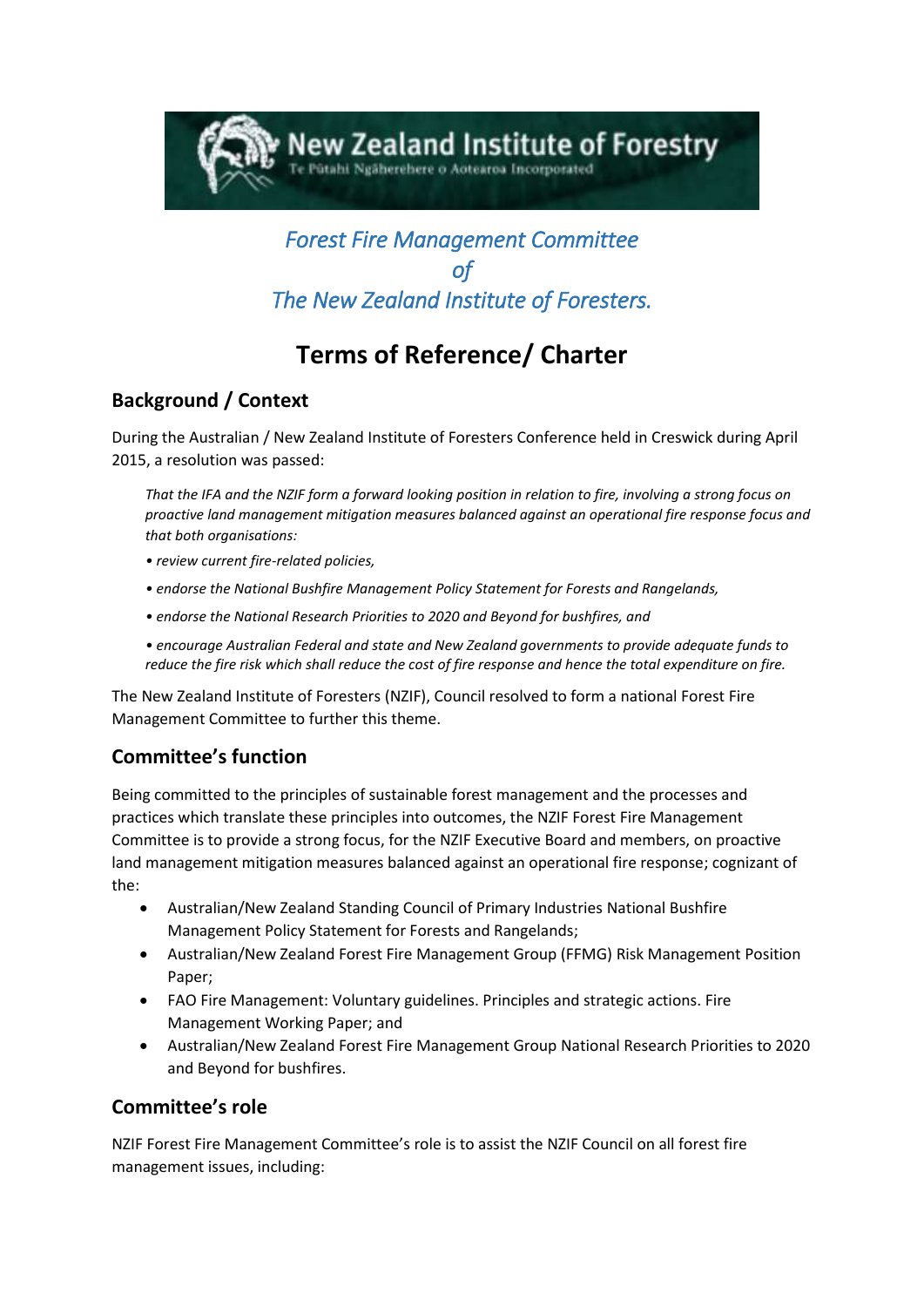- Providing the NZIF Council with information regarding current forest fire management issues in Australia and New Zealand;
- Gathering information to enable NZIF members to have professional debate on issues arising;
- Assisting NZIF members to be informed of current forest fire management research developments;
- Encouraging members to present on forest fire management topics at the NZIF / ANZIF conferences;
- Review and make recommendation to the NZIF Council on forest fire related polices;
- Identify policy issues which could or would have consequences to the ongoing effective management of fire on the forest and hill and high country lands and recommend an NZIF position on such matters; and
- Writing submissions for the NZIF to submit to relevant Inquiries / Reviews.

#### **Governance**

The New Zealand Institute of Forestry (NZIF) is governed by its [Rules](http://www.nzif.org.nz/Attachment?Action=Download&Attachment_id=1622) as an Incorporated Society, and it's [Code of Ethics.](http://www.nzif.org.nz/Attachment?Action=Download&Attachment_id=1512) It is an industry body dedicated to promoting the highest professional standards.

As a Program administered by the NZIF, Forest Fire Management Committee will have a diverse, skills based Management Committee, with a Chair, and members appointed by the Council. The Forest Fire Management Committee will report to and be accountable through appropriate delegations to the NZIF Council.

An NZIF Council member will be an Ex officio member of the Forest Fire Management Committee.

#### *Forest Fire Management Committee Culture*

#### **Principles:**

- Strongly committed to enhancing the benefits that come from sustainable forest management.
- Participation irrespective of race, religion, creed, or political convictions.
- Observe and practice neutrality, independence and impartiality.
- Seeks to educate members and communities.
- All activities will respect NZIF Code forestry professional code of ethics.

#### **Partnerships and alliances:**

Forest Fire Management Committee functions to meet the requirements of the NZIF Council and its members. However, to ensure that the Committee members remain current regarding related developing global issues and forest fire management knowledge, the Committee will, consistent with these TOR/ this Charter, develop linkages with other organizations.

#### **Measures of success**

Measures of success for the Forest Fire Management Committee may include:

- External organisation actively seek NZIF authoritative advice regarding Forest Fire Management issues; and
- Members are well respected for their knowledge and experience in forest fire management.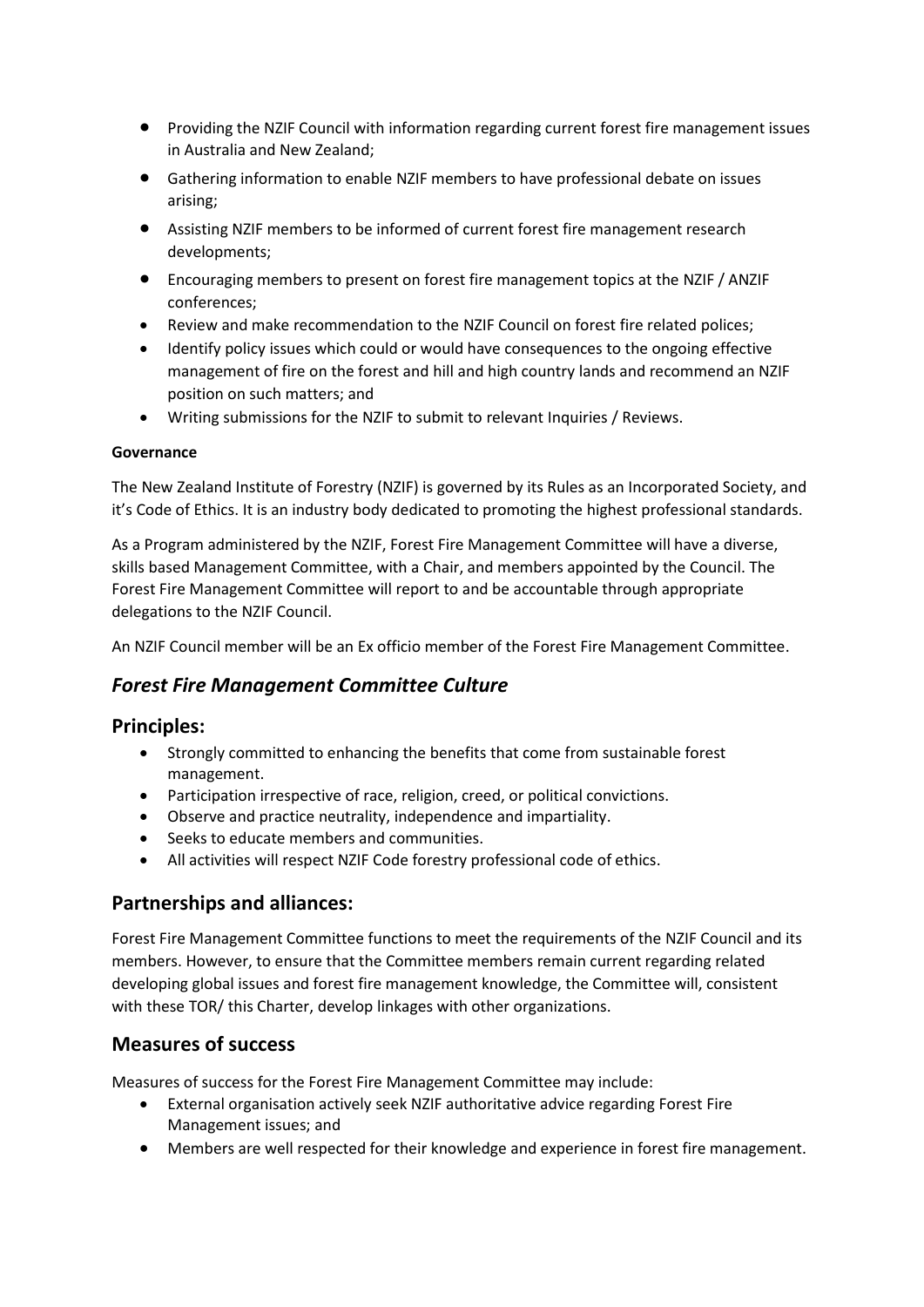# **New Zealand Institute of Forestry** itahi Ngäherehere o Aotearoa Incorporated

# **New Zealand Institute of Forestry Position Statement**

## **May 2016**

## **Managing fire in New Zealand forests and rural landscape**

The natural forests of New Zealand evolved in the absence of frequent wildfire until about 1400 to 1600 AD when Maori introduced the more methodical use of fire. This was followed by an extended period of burning associated with European settlement and land clearing. In 1874 the New Zealand Government introduced and subsequently improved legislation to control the use of fire and its impact on forests. Government ownership of large areas of plantation forests led to effective training and a career path for fire management activities. Land managers in New Zealand now view fire protection as part of management responsibilities, and have control of the complete process from fire planning to fire suppression.

Changes in State plantation ownership from the State to private companies started in 1987 and led to changes in many forest management practices, including fire protection. The absence of a proven economic benefit through incomplete data led to a number of owners reducing fire protection expenditure, and this increased stakeholder concern.

In New Zealand, the Fire Service Commission (the Commission) is the statutory agency responsible for all urban fire forces (paid and volunteer) and for the general promotion of national fire safety including funding research. Within the Commission is the National Rural Fire Authority (NRFA) which is responsible for coordinating rural fire authorities throughout New Zealand and can fund fire suppression on private land where this cannot be cost recovered from the person responsible for causing the wildfire or the property owner.

The rural fire force capability relies largely on resources drawn from organisations involved in land management activities. These organisations include forest owners and management contractors, local government authorities, the national conservation agency administering protected lands, aviation firms operating in rural areas, companies involved in road construction, forest harvesting, silviculture and control of pests and weeds and volunteers. Coordinating the community-based groups ensures that there are common wildfire management policies and processes as well as common standards for technical competency, safety and specialist fire-fighting equipment. National coordination, consistent approaches and a fire danger rating system also underpin both fire prevention (e.g. public education, restrictions around fire use) and fire suppression activities.

The legislation that establishes and empowers the roles of the Commission and NRFA is explicitly dovetailed with other legislation, particularly, the Forest and Rural Fires Act. This statute allocates powers and responsibilities for aspects of land and forest management and places obligations on land owners. Not only is this integrated approach efficient, but it ensures the involvement of land managers and foresters with their expertise and practical knowledge in responding to wildfire, in land management policies and strategies that take account of fire risk and it incorporates their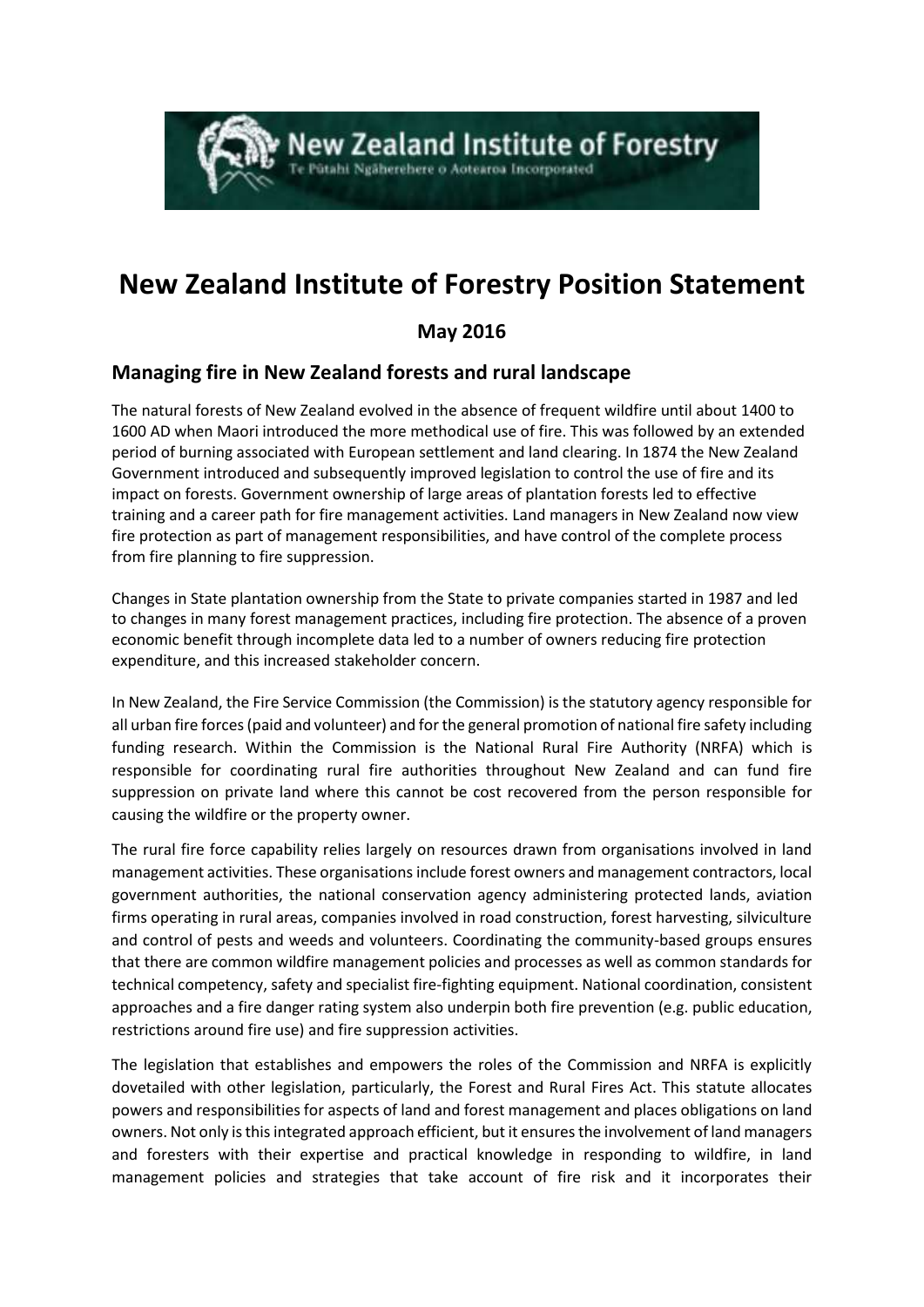understanding of the use of fire (as 'prescribed burns') to achieve the land and forest management objectives.

The Government in early 2016 has agreed that the urban and rural fire services will be merged into one entity with regional committees of influence. Much of the detail has yet to be developed for this major change in the legislative management of fire in the forest and rural landscape. The NZIF should position itself as an informed stakeholder in this process. This will enable the NZIF to be in a position to influence the work by officials on the details for this merger.

The issue confronting most New Zealand plantation, forests, hill and high country lands is the weather conditions which occur every year during which, given sufficient fuel, wildfires can be virtually impossible to contain. Uncontrolled fires pose a serious threat to human life, property, community assets and to plantation, forests, hill and high country values and these potential impacts need to be minimised by effective management. Fire also plays an important role in the maintenance of biodiversity and ecological processes and is an essential tool for plantation, forest, hill and high country management. Forest managers are required to integrate a broad range of firerelated issues and to implement management programs that address objectives related to natural resource management and protection. Forest management entities have a requirement to maintain an effective workforce available for fire management tasks, and to allocate sufficient resources to this task in order to meet their duty of care to the community, volunteer firefighters, and their own employees. Safety of personnel must be a paramount consideration in all operations associated with fire suppression or the planned use of fire. Forest fire suppression is a difficult and dangerous task that requires well trained and experienced firefighters together with appropriate equipment and effective management systems, such as the CIMS Incident Control System. The ability to conduct backburning during wildfire suppression operations requires specialist skills and considerable experience, which is most effectively gained by involvement in prescribed burning programs. Prescribed burning is the planned application of fire under specified environmental conditions to meet particular management objectives. Prescribed burning is an important tool for forest management and is used for a range of purposes including site preparation, and fuel reduction.

Scientific studies have demonstrated that the speed and intensity at which a forest fire burns is related to the amount and arrangement of fuel comprised of leaves, twigs and understorey shrubs. In many plantation the amount of fuel increases with the time, and may continue to accumulate for several decades. Prescribed fire can be used to reduce the amount of accumulated fuel on the boundaries of plantation, thereby reducing the intensity and difficulty of suppression of external unplanned wildfires, and minimising likelihood of severe damage to forest values.

Fire management programs should be based on the best available information about fire behaviour, the role of fire regimes in the environment, and the influence of fire on communities and society. This requires a commitment to ongoing research in a range of disciplines, and a commitment to technology transfer to ensure that new information is made available to decision makers and practitioners. Scientifically-based decision support systems are an important tool for integrating a wide range of information and can assist managers to make consistent and transparent decisions about complex issues.

There is a need for forest managers to engage the community during the development and implementation of fire management programs, particularly where plantation and other forested lands adjoins urban and settled areas. Fire-related issues likely to be of interest to the community include asset and environmental protection, risk management, and the relationship between bushfire smoke and human health. Effective communication and consultation with the community